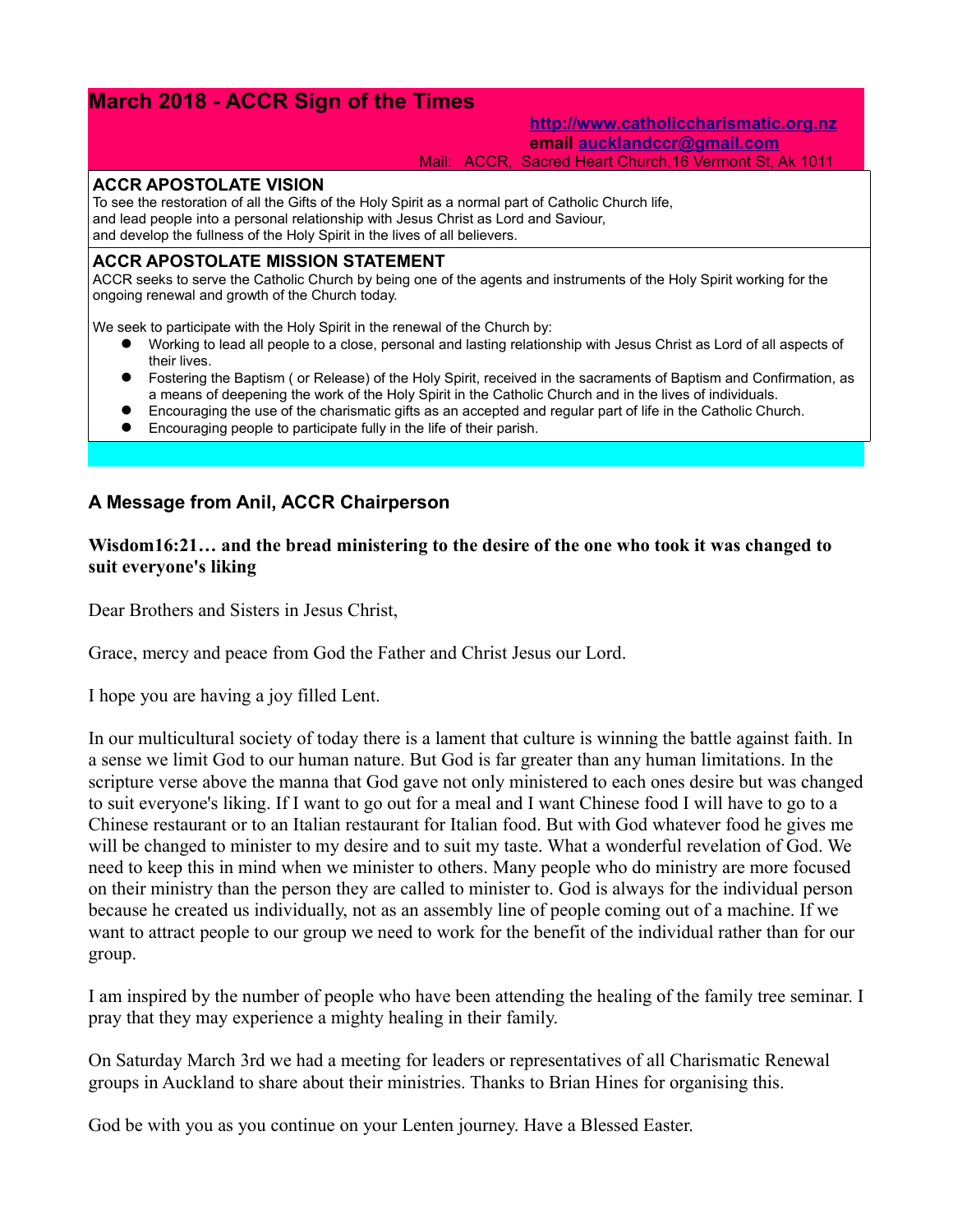Once again thank you for all your efforts in spreading the kingdom.

Please continue to keep the renewal and the programmes in your prayers.

God bless,

# **Anil.**

**Calendar these CCR dates (for more information see below or in later newsletters)**

**March 14th: Final session for Healing of the Family, Ponsonby.** 

**March 17 th and 24th:** 9.30am - 5.30pm **Lenten Inner Healing Retreat**, at Holy Cross Church, Henderson.

**April 16th - May 28th: Life in the Spirit Seminar:** St Johns, Mairangi Bay. Mondays 7- 9pm,

**Apr 15 - 30: Fr Joseph Victor:** available for teachings, masses and spiritual direction.

April18th: 7.30pm Teaching at JGS prayer group meeting, Milford

April 25th: 7-9pm mass at Blockhouse Bay

May 2nd: 7-9pm mass at Holy Cross, Henderson

April 21-22: Couples Retreat St Josephs Church, Takapuna.

**May 20: Pentecost:** 4-6pm, Lamb of God invite us all to join them at Christ the King Parish, Owairaka for Praise and Worship, prayer and fellowship.

**June 9, 16, 23 and 30th: Life in the Spirit Seminar: 7pm** run by St. Vincent de Paul Prayer Group (SVDP) **at St. Vincent de Paul Church, Milford.**

**July 27 - 29: Dove Camp Auckland :** 

**Aug 18: Breakthrough Concert:** (to be confirmed)

**Sept 28-30: Joshua Camp:** MAX18NZ National Catholic Mens Camp at Kings College,

Otahuhu at [www.max18nz.info](https://max18nz.us11.list-manage.com/track/click?u=e18eab0c2ef3f49b33b96ee7b&id=1c847e9037&e=b79ca322dc)

# **Scroll down for more information**

**Lenten Inner Healing Retreat:** Saturdays 17th and 24th March, (please attend both days). Venue: Holy Cross Church, Henderson. Lead by Jesus My Light Inner Healing Ministry from Blockhouse Bay prayer group. 9.30am - 5.30pm. Starts with mass. All welcome, No fee, love offering accepted. Enquiries Betsy 0211653856, [betsjes@gmail.com](mailto:betsjes@gmail.com) **See the poster attached.**

**Fr Joseph Victor will be back in Auckland from Apr 15 - 30 and available for teachings, masses and spiritual direction. Please contact Mary Pudota if you want more information, mary.pudota2[@anz.com](http://anz.com/)**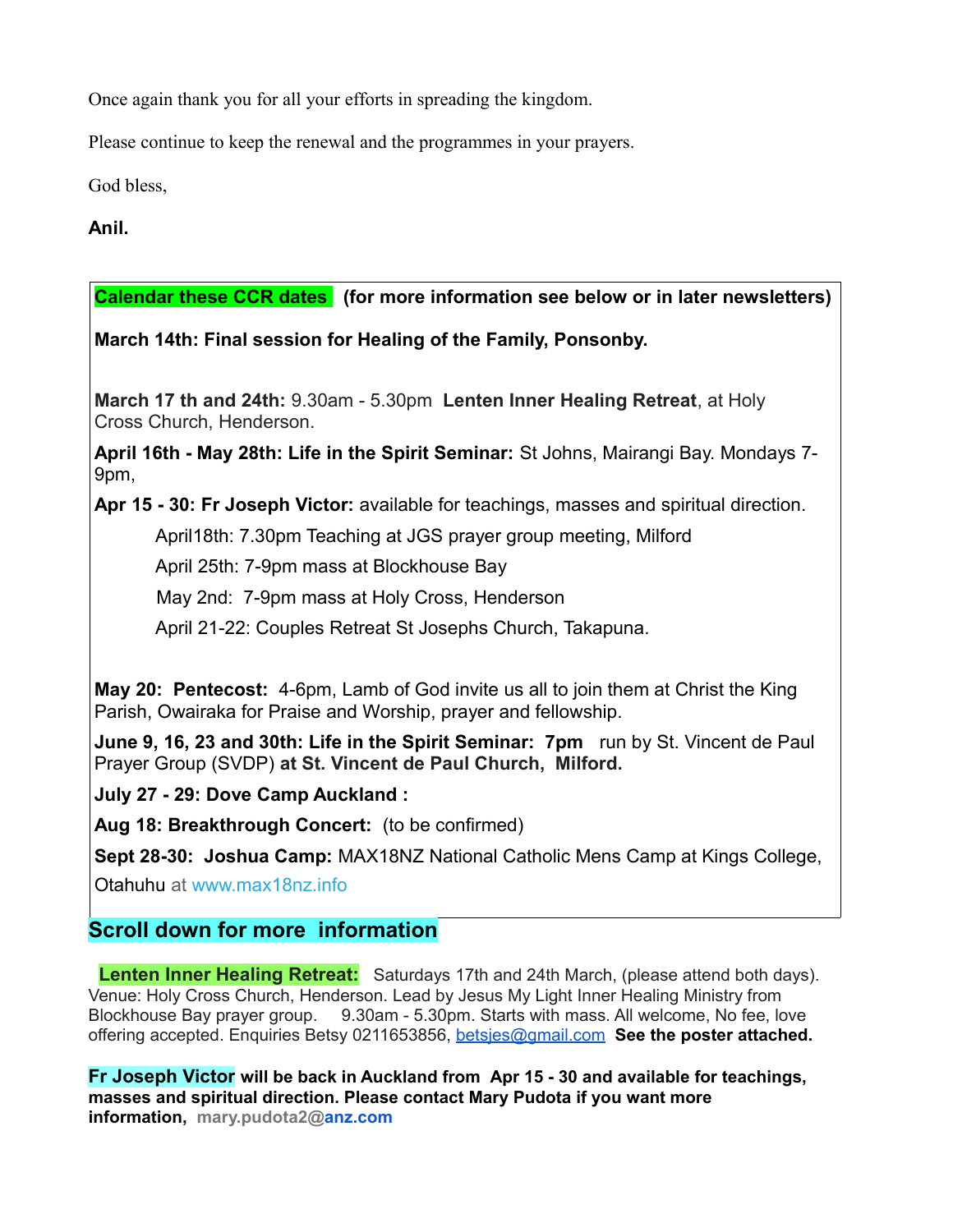#### **Update from Diana Ingle,, NZCCR chairperson**

Attached is the February Currents of Grace update from Diana. She tells us about CCR international and national news. In December she attended an ICCRS subcommittee (ISAO) meeting in Singapore. In April she will attend the first ISAO Youth gathering in Taiwan and the Australian NSG meeting in Sydney. In May our National Service Committee meeting in Tauranga. In December she has an ISAO Regional Conference and Committee meeting in Dubai. Contact Diana if you would like to attend the conference in Dubai.

#### **Prayer requests from Diana**

1. Our NZCCR website has mysteriously disappeared and we are trying to get it restored could everyone please pray for that.

 2. Replenish is a gift from God for the whole Catholic/Christian community. It is a beautiful home in a peaceful rural setting in Rangiora. Replenish provides the opportunity for people to "come away and rest a while" with Jesus. There is the opportunity to have prayer ministry or Emotionally Free Healing ministry. There is a beautiful wee Chapel on site plus a conference room.

**We need a couple to "host" visitors to this beautiful place for one year.** So please keep this in prayer and ask The Lord for names to approach. If you know of any couples who are able to take a sabbatical for a year please contact me so I can pass on the details.

3. Please pray about becoming a financial supporter of the new work of Current of Grace. More info in the Feb CCR update attached.

#### **CCR 2018 and Currents of Grace**

**One new single service for international CCR - An e**xcerpt from ICCRS Update 14/9/17

"In this new time of the Spirit it is our intention that the service at the international level should be lived in a similar way at continental and national levels. **So we ask you to do all that you can to deepen the communion between all the expressions of CCR in your nations and regions. Respecting their diversity, foster dialogue and if necessary reconciliation between the various realities.** This will help towards closer collaboration in the future."

#### **Gathering of Auckland charismatic groups.**

On Saturday 3rd March, leaders (or their representatives) from 8 different streams of charismatic spirituality in Auckland, all but one Apostolates of the Catholic Bishop of Auckland, met at St Joseph's Centre and shared briefly about their groups and what they do. Groups represented were: ACCR,

 Dove, DRC, HSI Schools, Jesus Youth, Jesus the Good Shepherd PG, Joshua and Lamb of God Catholic Fellowship. Two other groups couldn't make it at the last minute. Fr Rory Morrissey also attended the meeting as the Bishop's representative and celebrated Mass after the sharing.

This was a great opportunity to hear about the vision, goals and activities of each group and to put faces to the various leaders. There was time for fellowship too. All our groups are lead by the Holy Spirit and we are all working for the same Lord.

Thanks to Brian Hines for organising this meeting. Thanks also to his helpers from Orewa Prayer Group.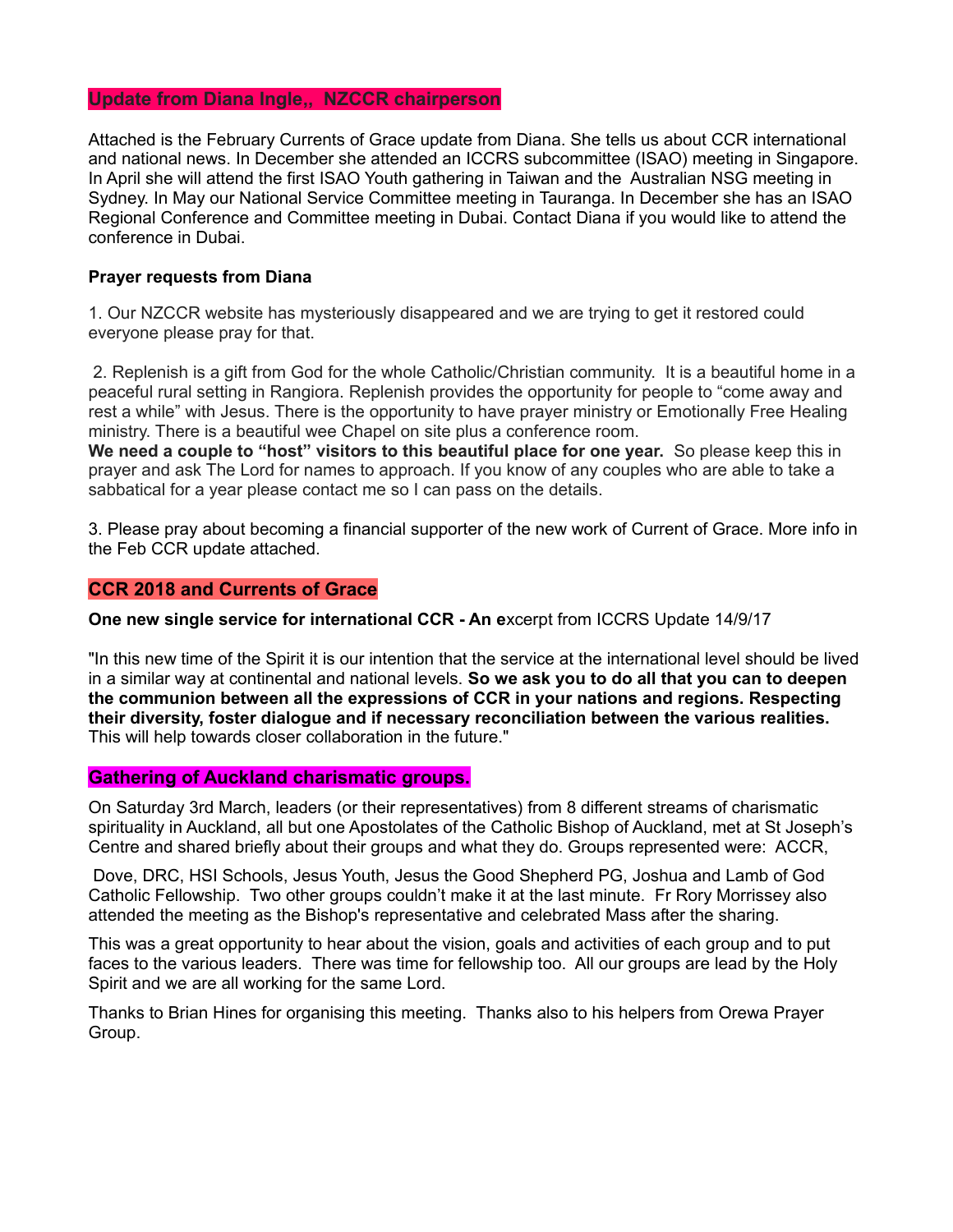

## **Thank you.**

On behalf of ACCR a big thank you to Margaret Paton. Over the last few months she has spent many voluntary hours tidying, sorting and filing paper work for ACCR and NSC.

#### **Margaret Foster**

Before her death Zoe passed on to Service group a carton of notebooks that had belonged to Margaret Foster. These appear to be prayer journals but there may be prophecies included. If anyone would like to have these to read please contact Deidre Broome, at aucklandccr@gmail.com

#### **News from the prayer groups:**

**Life in the Spirit Seminars: Please keep these seminars and their leaders in Prayer.**

1. **Feb 28 - April 4:** Life in the Spirit series of talks: Wednesdays 7.30 -9.15pm at Milford Church with JGSPG.

2. **April 16 - May 28:** At St Johns, East Coast Bays parish lorganised by JGSPG mission team.

3. **June 9th - 30th:** at Milford Church. A Life in the Spirit Seminar organised by St Vincent de Paul prayer group, 4 Saturday evenings from 7pm.

## **A message from Josie, NZCCR intercessory leader**

Hanachi from Syria has asked for prayer. So much bombing and killing of woman and children. Please pray for peace there

## **A learning opportunity online**

**The Formation Day on Making Disciples with Dr. Mary Healy on March 18th This will be live streamed** - you can watch from anywhere in the world and if you are registered you can watch for up to 30 days after. [\(click here for details\)](https://themassbox.us14.list-manage.com/track/click?u=1fdc1eb3f92b8e01961a2d23d&id=b17a596222&e=14655962d0).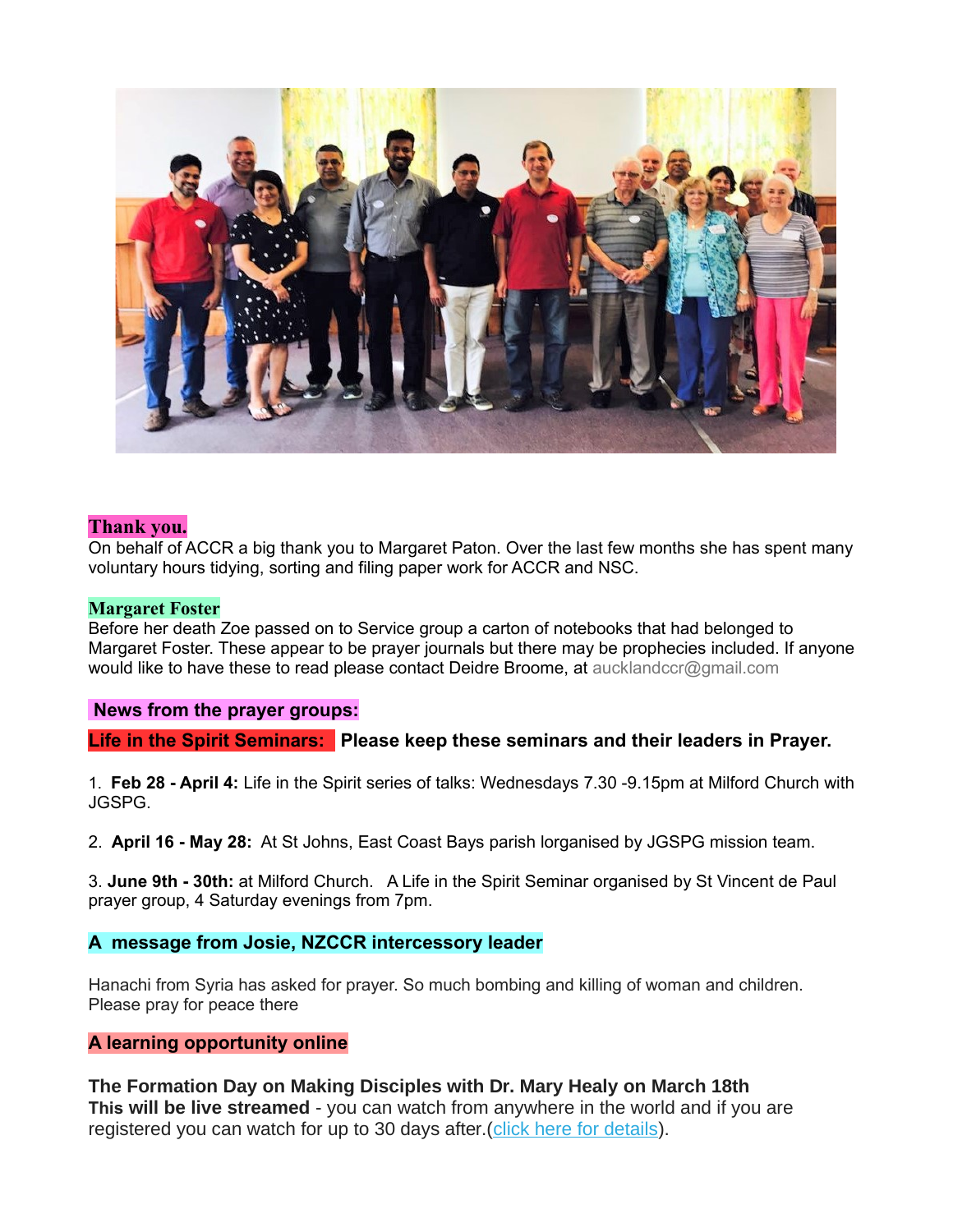You can register right now at [www.makingdisciples2018.com.](https://themassbox.us14.list-manage.com/track/click?u=1fdc1eb3f92b8e01961a2d23d&id=e20c8be5e2&e=14655962d0) You can register for one person or a group.

Dr. Mary Healy is professor of Sacred Scripture at Sacred Heart Major Seminary in Detroit and an international speaker on topics related to Scripture, evangelization, healing, and the spiritual life. Dr. Healy is chair of the Doctrinal Commission of International Catholic Charismatic Renewal Services in Rome. She serves the Pontifical Council for Promoting Christian unity as a member of the Pentecostal-Catholic International Dialogue. In 2014 Pope Francis appointed her as one of the first three women ever to serve on the Pontifical Biblical Commission.

## **Some reading:**

## **Feb CCR Update from Diana is attached.**

**NSW CCR Feb-March newsletter is attached.** This includes a report on the talks at their January retreat and advertises events coming up including a NSC training school on Discernment on 24-26 August at Victoria.

## **ACCR Prayer intentions**

Service group Diana Ingle, National Service Committee and all CCR Leaders For the intentions of ISAO and ICCRS New members for Service Group Healing of the family tree seminar Life in the Spirit seminars Prayer group leaders and prayer group initiatives For all members of the renewal who are sick Youth, particularly those involved in CCR Conversion of ISIS leaders and members Persecuted Christians

## Regular events

**Prayer groups:** See website for meeting places and times. **[http://www.catholiccharismatic.org.nz](http://www.catholiccharismatic.org.nz/)**

#### 2017 -2018 Schools of Discipleship

**Herne Bay and Ponsonby parishes: Tuesdays 7.30pm.** Venue: Sacred Heart Parish Hall, Ponsonby. **Contact Mike Lobo mlobo@titan.co.nz**

**East Coast Bays: Mondays 7.30pm.** Venue: St Francis Church Hall, Torbay. **Contact Kevin Farrell** [kevinruthf@xtra.co.nz](mailto:kevinruthf@xtra.co.nz)

**St John Vianney, Hillsborough: Sundays 4.30pm. Contact Viveka** viveka.d@icloud.com

**St Dominics, Blockhouse Bay: Fridays 7.30pm Contact Reggis Rego** r\_rego@hotmail.com

**St Marks, Pakuranga, Thursdays 7.30pm. Contact Gerard De Silva** desilva.sriyan@gmail.com